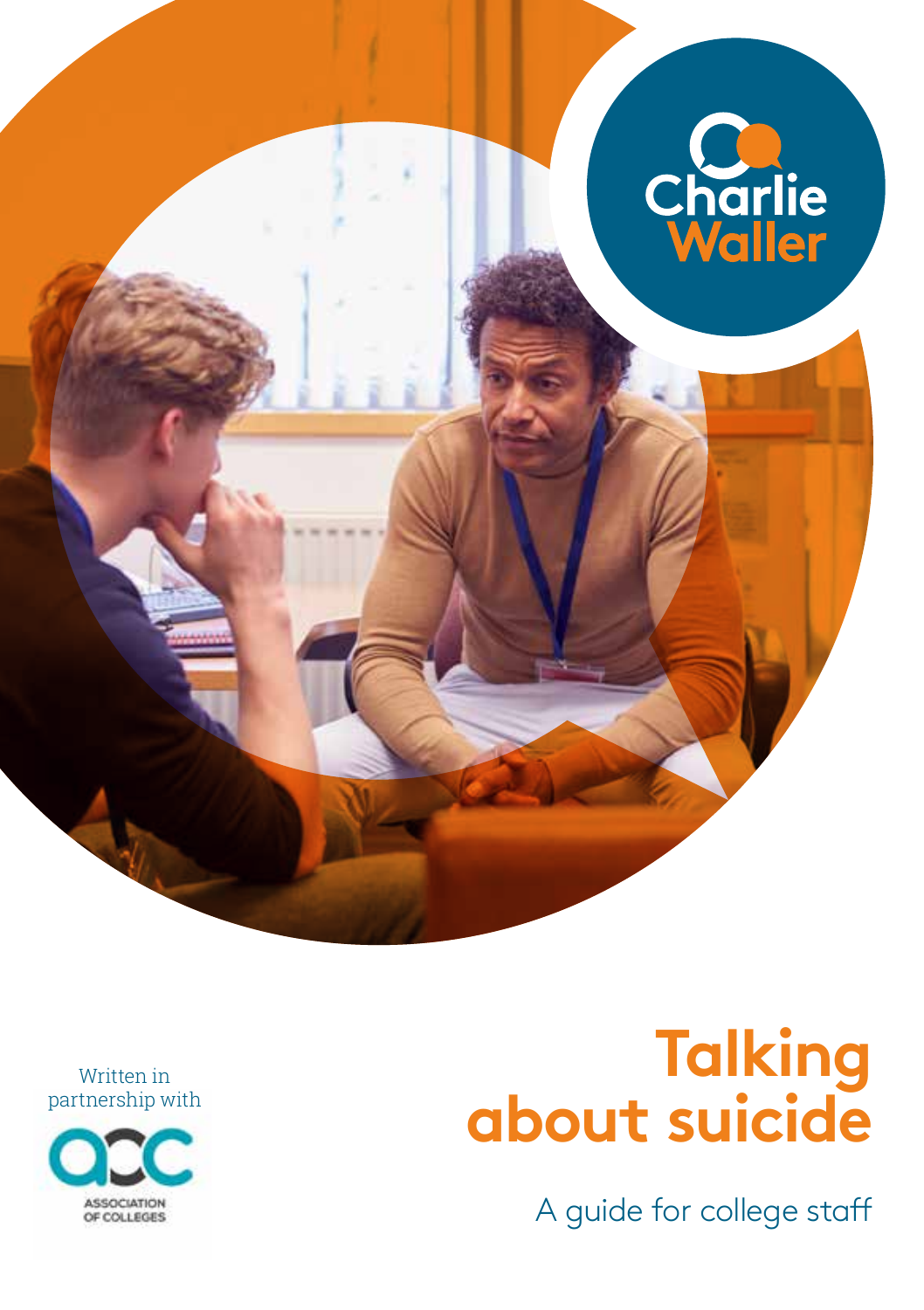

# We're talking mental health



This guide was written in response to staff in colleges raising a concern about student suicide and not always feeling well equipped to respond. It has been developed as a partnership between the Association of Colleges and the Charlie Waller Trust. It was written by members of the Charlie Waller team who are experts in the field – Dr Andrew Reeves, Kirsten Amis, Kath Caffrey – and reviewed by Prof. Keith Hawton at the Centre for Suicide Research. We hope it will build capacity and confidence in the whole college community to talk openly about suicide, know what to do in any given situation and help to keep everyone safe in challenging times.



The Centre for Suicide Research translates findings about the extent and nature of self-harm and suicide into implications for prevention and treatment.

## **Table of Contents**

| Why is this document important?<br>Case study: Omar                                                                                                                | 4<br>5                           |                                                                                                                           |          |
|--------------------------------------------------------------------------------------------------------------------------------------------------------------------|----------------------------------|---------------------------------------------------------------------------------------------------------------------------|----------|
| What do we mean by suicide, how<br>is it different from self-harm?                                                                                                 | 6                                |                                                                                                                           |          |
| What is self-harm?<br>It can be helpful to understand<br>why some people might<br>self-harm                                                                        | 6<br>6                           | When you feel the situation is<br>serious but do not think that the<br>learner requires the emergency<br>services         | 11       |
| What is suicidal ideation?<br>Case study: River<br>When should you be worried about a<br>learner?<br>What kinds of things might<br>they say? What sort of language | $\overline{7}$<br>$\overline{7}$ | Action plan $2 -$ risk is<br>expressed but not immediate                                                                  | 11       |
|                                                                                                                                                                    | 8<br>8                           | What to do if you are with a<br>learner who has confirmed they<br>are at risk of suicide<br>Action plan $3$ – crisis plan | 12<br>12 |
| might they use?<br>What makes a suicide more, or<br>less, likely?                                                                                                  | 9                                | How a college can support<br>identified learners once the<br>initial crisis has passed                                    | 12       |
| Risk factors<br>Protective factors<br>Case study: Noor                                                                                                             | 9<br>9<br>10                     | Action plan $4$ – follow-up support<br>In the unfortunate event a suicide<br>occurs                                       | 12<br>13 |
| What to do if you are worried that a                                                                                                                               | 10                               | Case study: Niamh and Adedayo                                                                                             | 13       |
| learner might be at risk of suicide<br>Action plan 1 - opening the<br>dialogue                                                                                     | 11                               | What can a college do to enhance<br>staff awareness and confidence in<br>talking about suicide?                           | 13       |
|                                                                                                                                                                    |                                  | How to ensure effective<br>collaboration across the institution                                                           | 14       |
|                                                                                                                                                                    |                                  | Case study: Pauline                                                                                                       | 14       |
|                                                                                                                                                                    |                                  | <b>Finally</b>                                                                                                            | 14       |

**Links to support agencies** 15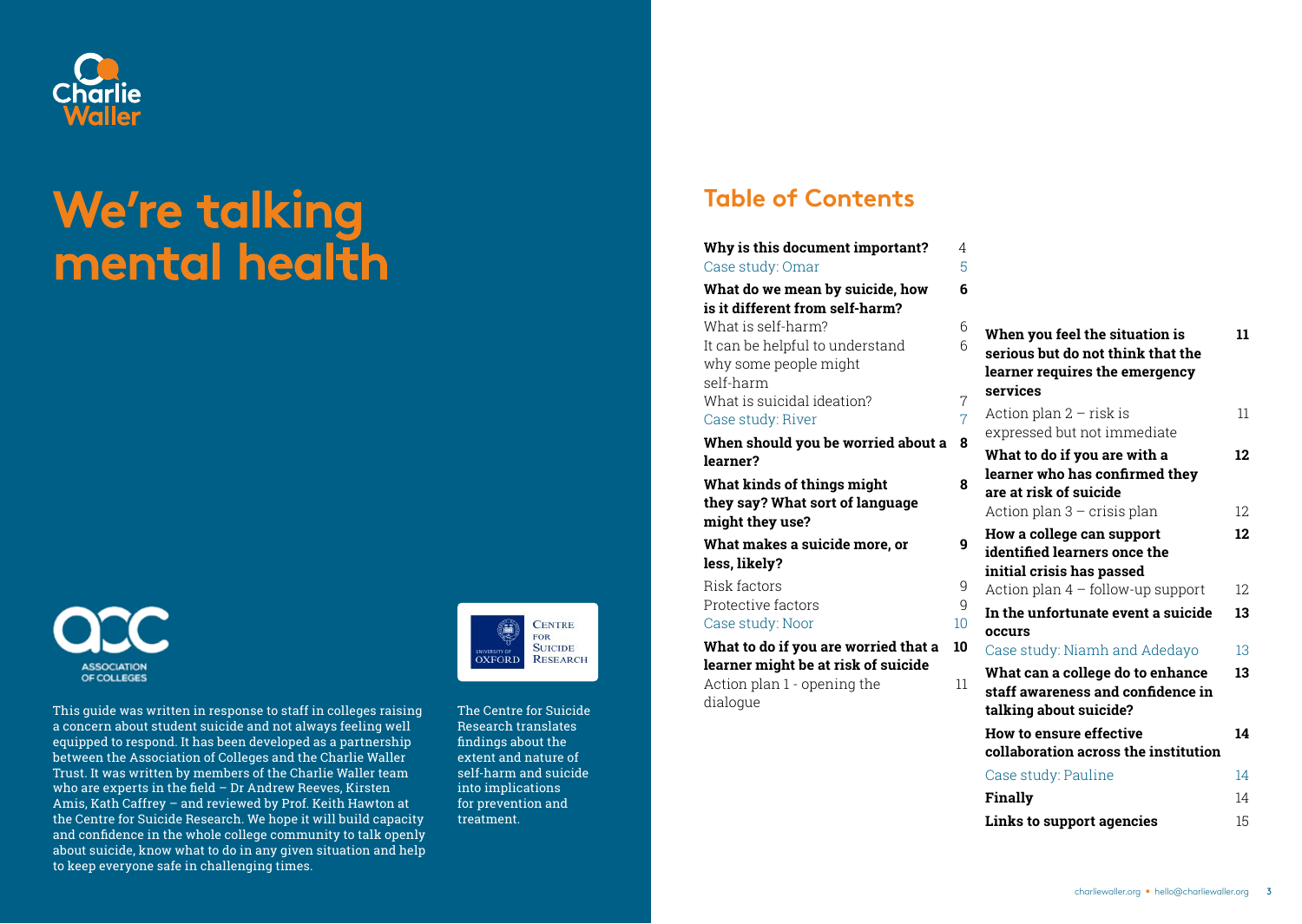# **Why is this document important?**

**This document aims to help staff have a better understanding of suicide and self-harm, although the information might also be useful for learners or anyone unsure how to manage disclosures or concern around suicide. It can assist decision making about what actions can be taken when there are concerns about a learner or member of staff being at risk. It outlines suggested good practice and support for anyone dealing with this issue.** 

**It is not meant as an alternative to assessment of risk by a trained professional, but to help people in making a decision on how best to support someone who they are concerned may be at risk of suicide or self-harm. Assessing the severity of suicidal thoughts is complex and should only be done by mental health professionals – if you're worried you will never be wasting their time by referring on. You could always contact your college counselling service to discuss your fears or concerns before acting. You never need to be alone in this situation and sharing your fears and concerns can help reduce your own anxiety.** 



It is vital that staff are aware of how to respond to learners, and colleagues, who they feel are at risk of suicide.

Every year, around 700,000 people die by suicide globally. In the UK in 2020 there were 4902 registered suicides. Overall, men accounted for around three-quarters of UK deaths by suicide in 2018.

#### **www.who.int/news-room/fact-sheets/ detail/suicide**

In the 2021 survey by the AoC, 94% of colleges reported that they were aware of attempted suicide amongst their college population, with 54% showing an increase in the previous year. Therefore, it is vital that staff are aware of how to respond to learners. and colleagues, who they feel are at risk of suicide. This includes having the confidence and language to know what to do.

There is a National Suicide Prevention Strategy for England, which has identified several areas for action for suicide prevention. These include:

- Reducing risk of suicide in high-risk groups (such as young men, people with a history of self-harm, people in contact with the criminal justice system).
- Improving mental health for all and using tailored approaches to mental health support to help reach specific groups (such as children and young people, minority ethnic groups, the LGBTQ+ community and people with chronic health conditions).

By feeling confident about what to look out for, how to talk to the person you are concerned about, and what you can do to help, we can all play a part in reducing suicide.



# *Case Study: Omar*

Omar, a construction lecturer, has noticed that one of his learners has very poor attendance, and when he is in college appears dishevelled and unkempt. The learner has difficulty focusing and does not seem to engage with peers or the work that is being done. When Omar asked him if he needed any help with his work, the learner replied: "What's the point?" Omar was very concerned at this and didn't know what to do.

Omar called his college counselling service to ask for advice and was advised to speak to the learner again if possible and encourage the learner to seek help and support from them. During the call, they explained to Omar what usually happens when a learner approaches the service. This enabled him to speak to the learner and demystify the counselling process to allay any fears the learner might have. The learner was able to access an assessment with the counselling team.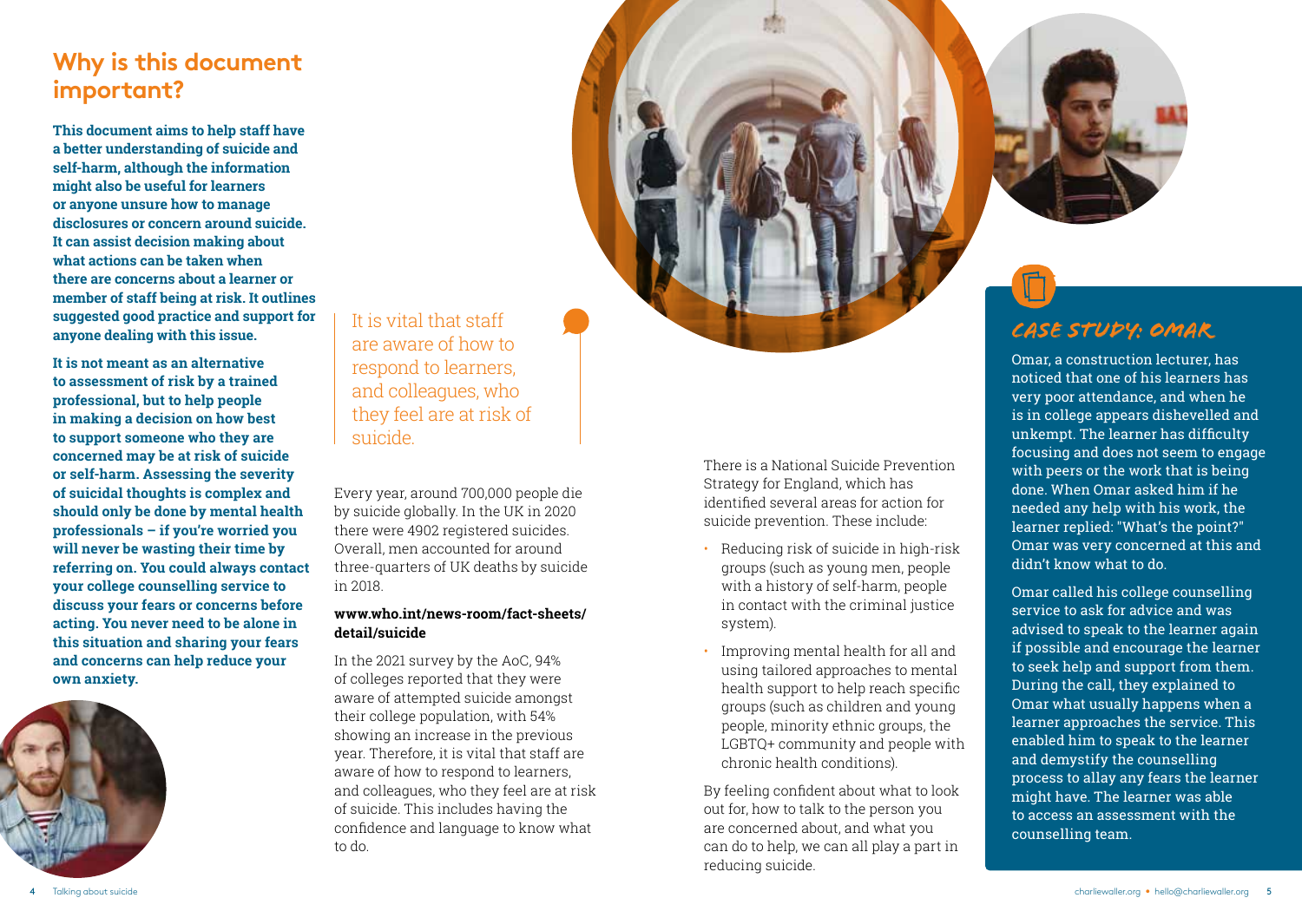# **What do we mean by suicide, how is it different from selfharm?**

Lack of understanding can create fear around suicide and self-harm and, sometimes, there is confusion between the two. It can be helpful to understand the difference, so you know how best to support the learner. This can help to have an honest conversation using appropriate language and a supportive approach when discussing this with a learner, so you can establish the risk of suicide.

There is no one typical person who hurts themselves. Self-harm can take many forms, including self-injury, selfpoisoning and sometimes can include risky behaviours such as getting into fights or abusing alcohol. While selfharm can be an indicator of increased risk of suicide, in itself it does not mean that a learner actively wants to die. With the right support, such as talking therapy, learners can learn to understand themselves and create better alternative coping strategies. **It can be helpful to understand** 

**why people self-harm**

or disconnected.

When people are suffering acute distress, self-harm can be a way to release the feelings; or feel something more manageable. It can reduce overwhelming thoughts or help escape distressing memories. It can help overcome feeling numb

### **What is self-harm?**

The NICE definition of self-harm is non-fatal intentional self-poisoning or self-injury. It includes acts to deal with overwhelming thoughts or feelings, as well as attempted suicide.





#### **What is suicidal ideation?**

Suicidal feelings can mean having abstract thoughts about ending your life or feeling that people would be better off without you. Or it can mean thinking about methods of suicide or making clear plans to take your own life. The term 'suicidal ideation' is used to describe a situation where a person may be having thoughts about suicide but have not made plans to act on those thoughts.

Whereas 'suicidal intent' is a term used when someone has thoughts of suicide and these have developed further into thinking about how they may end their life. This could include very specific, detailed plans about what they will do and when, or a stated intention to act on their thoughts, even if some of the details are not decided on. If you suspect someone is feeling suicidal, it is important to be able to ask them if they have made any plans to act on their thoughts, and this may require a more immediate, or urgent, response (depending on what they say).



River is a student hairdresser. Their tutor Annie has noticed that River keeps their sleeves down when working and thinks that she may have seen scars and fresh scratches on River's arms. River still seems happy and engages well with other learners and the workload. She is worried that River may be selfharming but does not know how to respond.

Waiting until the end of the session, Annie asks River to stay behind for a moment once the other learners have left. She gently asks River if everything is ok, and that she is worried about them. At first River says that everything is fine, so Annie gently mentions that she has seen some scratches on their arms and is worried. River starts to cry and reveals that homelife is extremely difficult and they are struggling to cope. Annie is able to refer River to the college counselling service and wellbeing team for support.

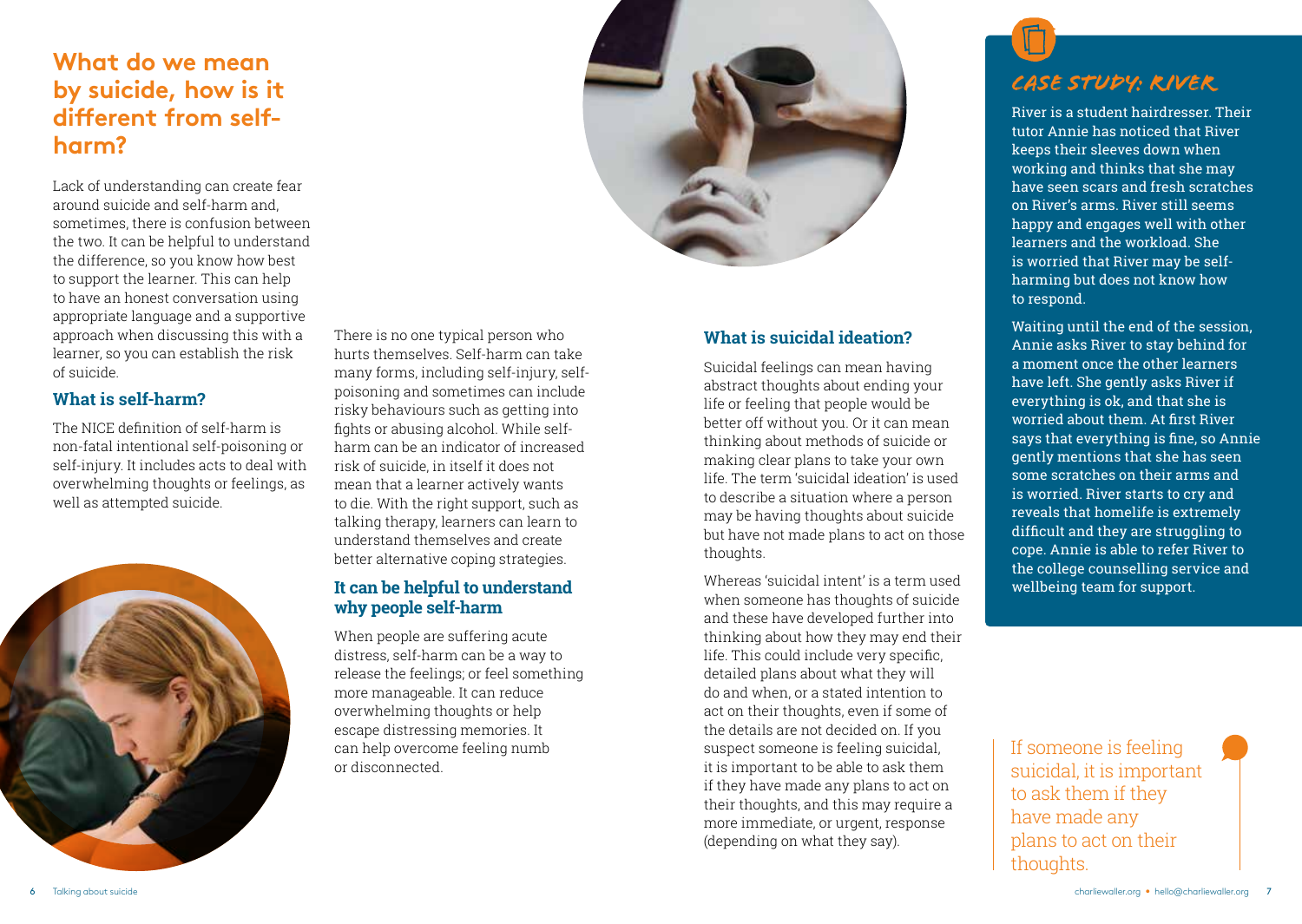# **When should you be worried about a learner?**

Sometimes it is obvious that a person is thinking about ending their own life and you may notice signs, such as getting their affairs in order or giving their possessions away. You may notice the person acquiring the means to end their life or writing a suicide note. You may overhear them talking about being a burden, or not wanting to be here anymore. Sometimes the thoughts are just fleeting, and there is no real intent to end their life.

# **What kinds of things might they say? What sort of language might they use?**

A person might say:

- **"I don't want to be here anymore"**
- **"I want to die"**
- **"I wish I was dead"**

#### **"It would be easier if I wasn't here"**

They might not say anything, but you may have a feeling that all is not well.

#### Suicidal feelings can happen in response to a range of situations, including when someone is depressed or highly anxious, hopeless, lonely, or struggling with major transitions, for example. Whatever your role in the college, you may notice learners that you are familiar with acting differently



to normal. Perhaps you may notice changes in appearance or behaviour which concern you, such as:

- Significant change in the person's weight or appetite.
- Diminished attention to clothes or appearance.
- Speaking and/or moving with unusual speed or slowness.
- Loss of interest or pleasure in usual activities (e.g. hobbies, outdoor activities, hanging around with friends).
- Withdrawal from family and friends.
- Fatigue or loss of energy.
- Diminished ability to think or concentrate, slowed thinking or indecisiveness.
- Expressing feelings of worthlessness, self-reproach, or guilt.

It is worth remembering however, that it is not always possible to tell that a person is contemplating suicide, and around 30% of people will give no indication.

# **What makes a suicide more, or less, likely?**

Research suggests that there are a number or factors that can make a person who is struggling with suicidal thoughts more likely to act on those thoughts, and also that there are circumstances that can reduce the risk. These are usually referred to as risk factors and protective factors.

Being aware of these can help you understand a person's situation and how they may be thinking of taking their own life.

#### **Risk factors**

These increase the likelihood of suicide.

There are many known risk factors, including having attempted suicide previously, having a family member or close friend who has died by suicide, social isolation and financial stress.

Additionally, it should be a concern if a person talks about a feeling of hopelessness, if they say they feel trapped and unable to consider improvement in their situation or mood, if they mention that they feel that those around them would be better off without them, or if they are having a crisis of faith when cultural or religious beliefs have kept them safe in the past.

### **Protective factors**

Protective factors reduce the likelihood of suicide and improve a person's ability to cope with difficult circumstances. Sometimes it can take just one thing to stop a person from attempting suicide.

There are many potential protective factors, including:

- Having loving and supportive relationships.
- Not wanting to hurt the people they love.
- Cultural or religious beliefs that discourage suicide.
- Being able to access support.
- A willingness and capacity to talk about experiences, at least to some degree.
- Making future plans.

While protective factors are important, it is crucial to be aware that they do not necessarily mean that a person will not attempt suicide.

It should be a concern if a person talks about a feeling of hopelessness.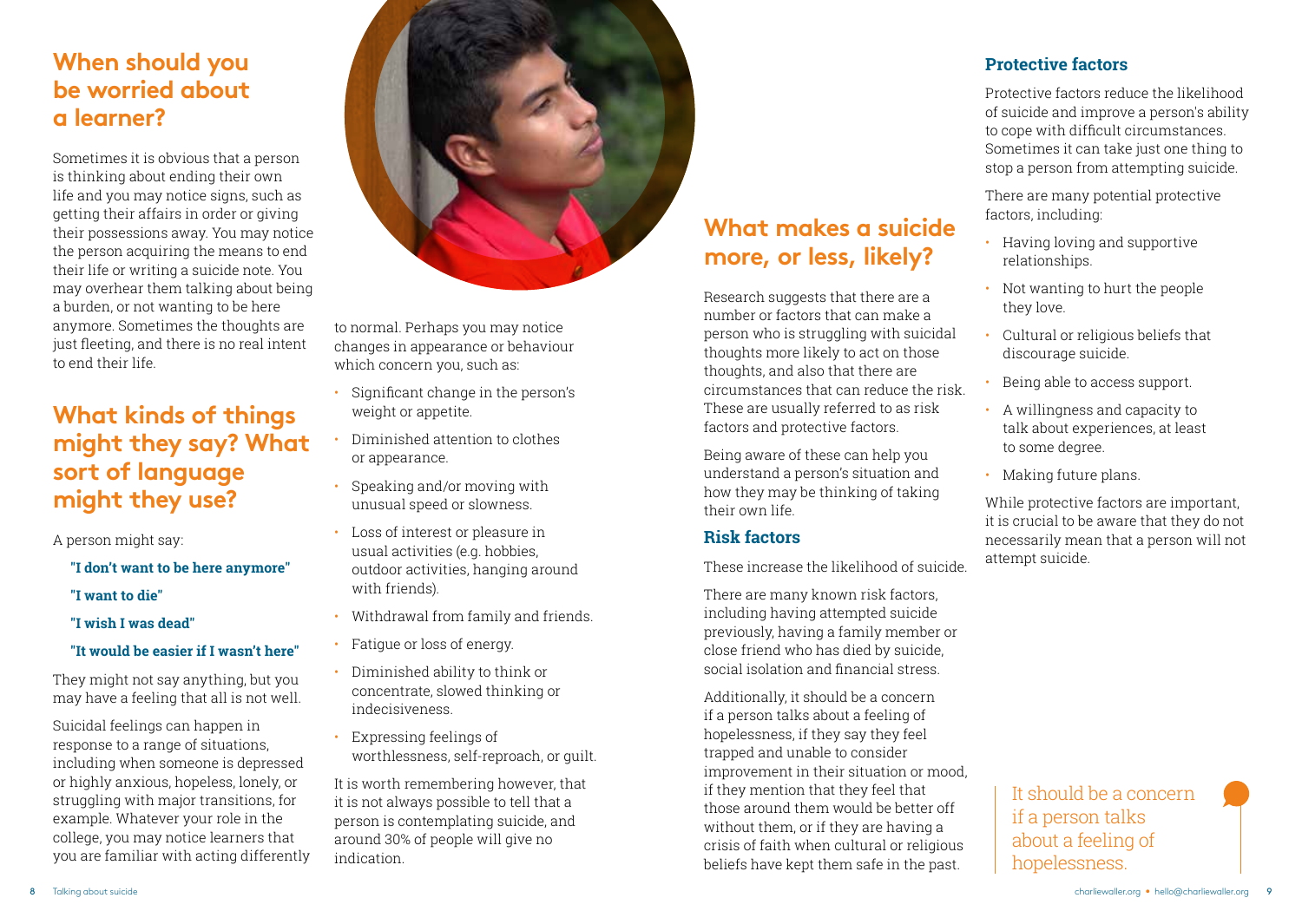### *Case Study: Noor*

Noor seems to always be crying. Her work rate has dropped significantly, and her English tutor Paul is concerned that Noor is struggling.

At the end of a lesson he asks Noor if she is ok. Noor breaks down and says she doesn't want to be here anymore. Paul feels scared because he is not sure if she means at college or if she means she is suicidal. He gently asks her what she means and she cries more and tells him that no one would miss her if she wasn't here anymore. Paul has just completed some suicide awareness training arranged by his college and is able to ask her if she has thoughts of dying, and if it is something she would act on. Noor confirms that she has been thinking of suicide. Paul is able to put into action the college action plan regarding learners who are at risk, and supports Noor in accessing help and support through the wellbeing team and her GP.



Don't be afraid to ask direct questions or worry that by asking about an individual's thoughts or feelings you may make things worse.

# **What to do if you are worried that a learner might be at risk of suicide**

It is really helpful if you can be clear about what you should do if you have any concerns that a learner is at risk of suicide, such as having an action plan in mind that you can carry out without hesitation or worrying about 'doing the right thing'. This can reduce your anxiety and make it easier for you to make a decision. Sometimes just having an honest supportive conversation can avert a crisis.

Don't be afraid to ask direct questions about an individual's feelings or thoughts or worry that by asking you may make things worse – there is no evidence that talking about suicide increases a person's intent. We often worry that knowing someone is thinking of suicide will make us more anxious; the reality is that it is always better to know what situation we are responding to so that we can make decisions quickly and effectively. Asking about suicide is often the best option, as by simply naming it, it can reduce the risk of someone acting on their thoughts

### *Action plan 1* **– opening the dialogue**

- $\sigma$  Take the learner somewhere private and safe and talk to them in a direct and caring manner. Explain your reasons for concern.
- $\mathcal{D}$  Don't guess ask them if they are considering ending their life: "Have you had thoughts about ending your life?"
- $\mathcal{A}$  Let them know that you care for their safety.
- $\oslash$  Encourage them to seek help via:
	- Their parent.
	- Their carer.
	- Their GP or college counselling service.

# **When you feel the situation is serious but do not think that the learner requires the emergency services**

If the learner confirms that they are contemplating ending their own life but are not in immediate or imminent danger or crisis – perhaps because they have suicidal thoughts but no plans to act on them – you will need to act and share the responsibility with the staff who are in charge of safeguarding or wellbeing.

### *Action plan 2* **– risk is expressed but not immediate**

- $\oslash$  Offer to help them arrange an emergency appointment with their GP or college counselling service.
	- Offer to accompany them to arrange the appointment.
	- Offer to make the initial telephone call, explaining the urgency of the situation and then passing the phone to the learner to arrange an appointment.
- $\emptyset$  Give them the contact details for Samaritans and other relevant contacts from Section 6 of this document. If the situation occurs outside of office hours this might contain the situation for the learner until they re-commence.
- $\oslash$  Contact the appropriate member of safeguarding staff in your college and update them on the learner's welfare.
- $\emptyset$  Make a written note of key points and action taken for the safeguarding team so that followup support can be initiated.
- $\emptyset$  Speak with your line manager about your concerns and your actions as soon as possible.
- $\emptyset$  Contact HR or the counselling service manager to arrange a debriefing session.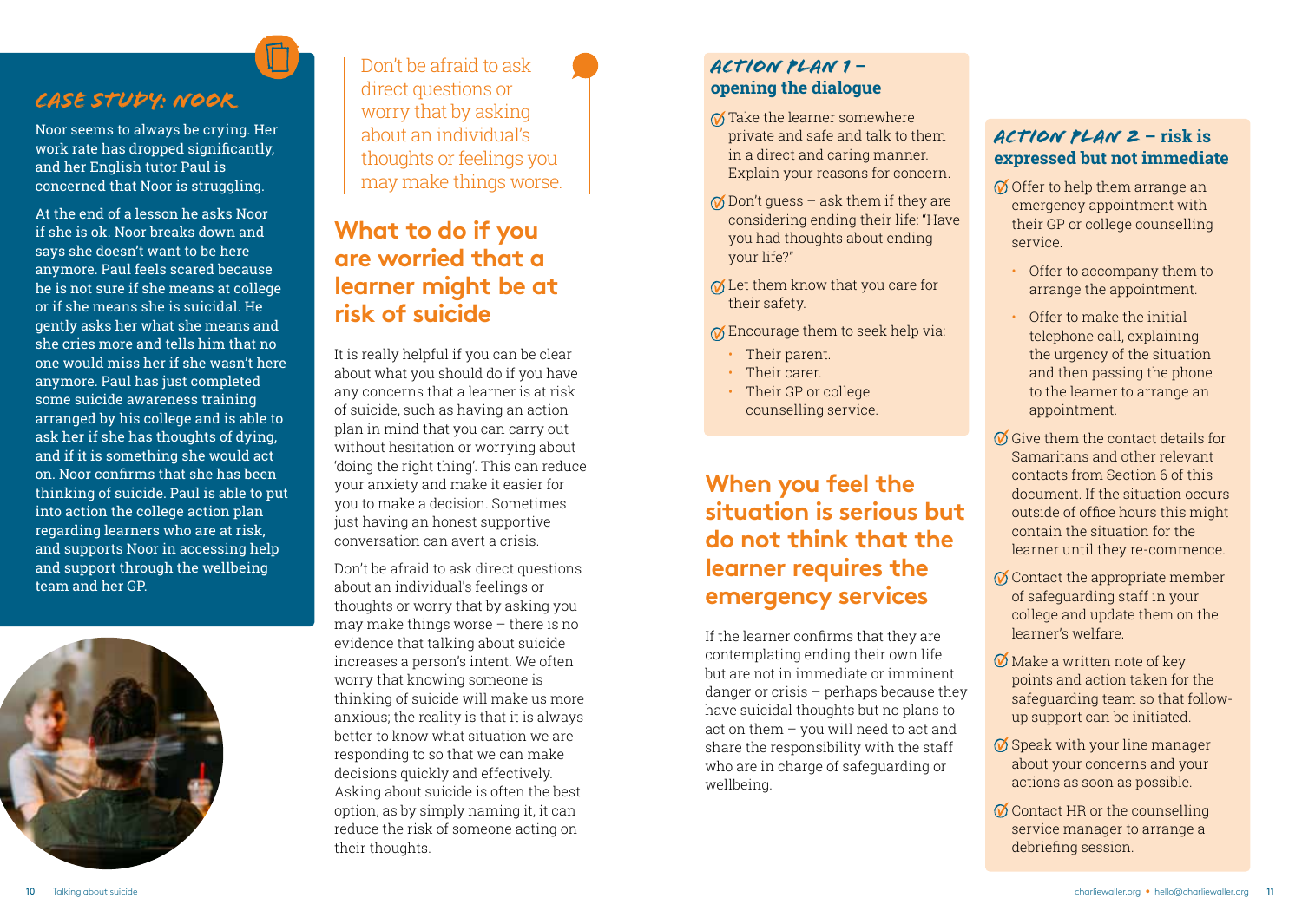# **What to do if you are with a learner who has confirmed they are at risk of suicide**

When a learner does not feel they can keep themselves safe, and an appointment with support services is not going to be timely or sufficient, it is time to step up to the crisis action plan.

#### *Action plan 3* **– crisis plan**

- $\emptyset$  Enlist the help of someone else so the learner isn't left alone, and you aren't left alone with the learner.
- $\emptyset$  If the learner is willing, arrange for them to go to the nearest A&E. Phone 999 and explain the situation.
- $\emptyset$  If the learner is very upset or uncooperative and you are on campus, call reception and ask them to call the police. The police can arrange for an ambulance if necessary. If you are not on campus, call the police yourself.
- $\oslash$  Stay with the learner until the ambulance arrives and you are able to hand over to the paramedics. It is not necessary for you to accompany the learner in the ambulance to hospital.
- $\oslash$  Contact the appropriate member of safeguarding staff in your college and ask for them to join you.
- $\emptyset$  Once you have introduced the safeguarding colleague and the learner is safe with them, excuse yourself.
- $M$  Make a written note of key points and action taken.
- $\emptyset$  Speak with your line manager about your concerns and your actions as soon as possible.
- $\oslash$  Contact HR or the counselling service manager or equivalent to arrange a debriefing session and hand over written notes so that follow-up support can be initiated. If the incident occurs out of office hours follow up with them as a priority.

# *Case Study: Niamh and Adedayo*

Niamh and Adedayo approach their pastoral tutor Lucia in some distress. They have received a text from one of their classmates that talks about suicide.

Lucia calls the wellbeing and safeguarding leads who are able to contact the learner and arrange for immediate assistance for the learner following college protocols. Lucia checks in with Niamh and Adedayo and makes sure they are ok, advising them to contact the counselling service if they are still distressed.

# **How a college can support identified learners once the initial crisis has passed**

Once a learner has been identified as being at risk of suicide it is good to have a follow-up plan to ensure the crisis is averted and the learner has adequate support for their mental health.

### *Action plan 4* **– follow-up support**

- Once the learner returns to college, don't ignore what happened – ask the learner how they are.
- $\emptyset$  Ask the learner who they want to know about the situation but don't tell anyone who doesn't need to know.
- $\emptyset$  Involve the learning inclusion team or student support who can work with the learner to put a personal support plan in place. This is developed in full collaboration with the learner to make sure that it meets their needs.



# **In the unfortunate event a suicide occurs**

If a suicide or suspected suicide occurs within the college community, it can be an extremely distressing and confusing time for staff and learners alike. It helps if the college has a formal plan of how to respond to this situation which can be put into action as soon as possible. There are some excellent resources by the Samaritans to help support the college in its response, such as:

**www.samaritans.org/how-we-canhelp/schools/universities/informationuniversity-or-college-staff/supportingstudent-community/** 

# **What can a college do to enhance staff awareness and confidence in talking about suicide?**

To reduce the stigma of mental health issues a college should have a policy where talking about mental health is everyone's responsibility and helping to protect a learner who is suicidal is part of that. The responsibility is with all staff who are in contact with learners, both academic staff and support staff at all levels. The college should develop a programme to facilitate and develop confidence in this.

Additionally, it would be helpful if each college compiles a list of local services and telephone numbers to support the learners and staff which is easy to access and promoted across the college.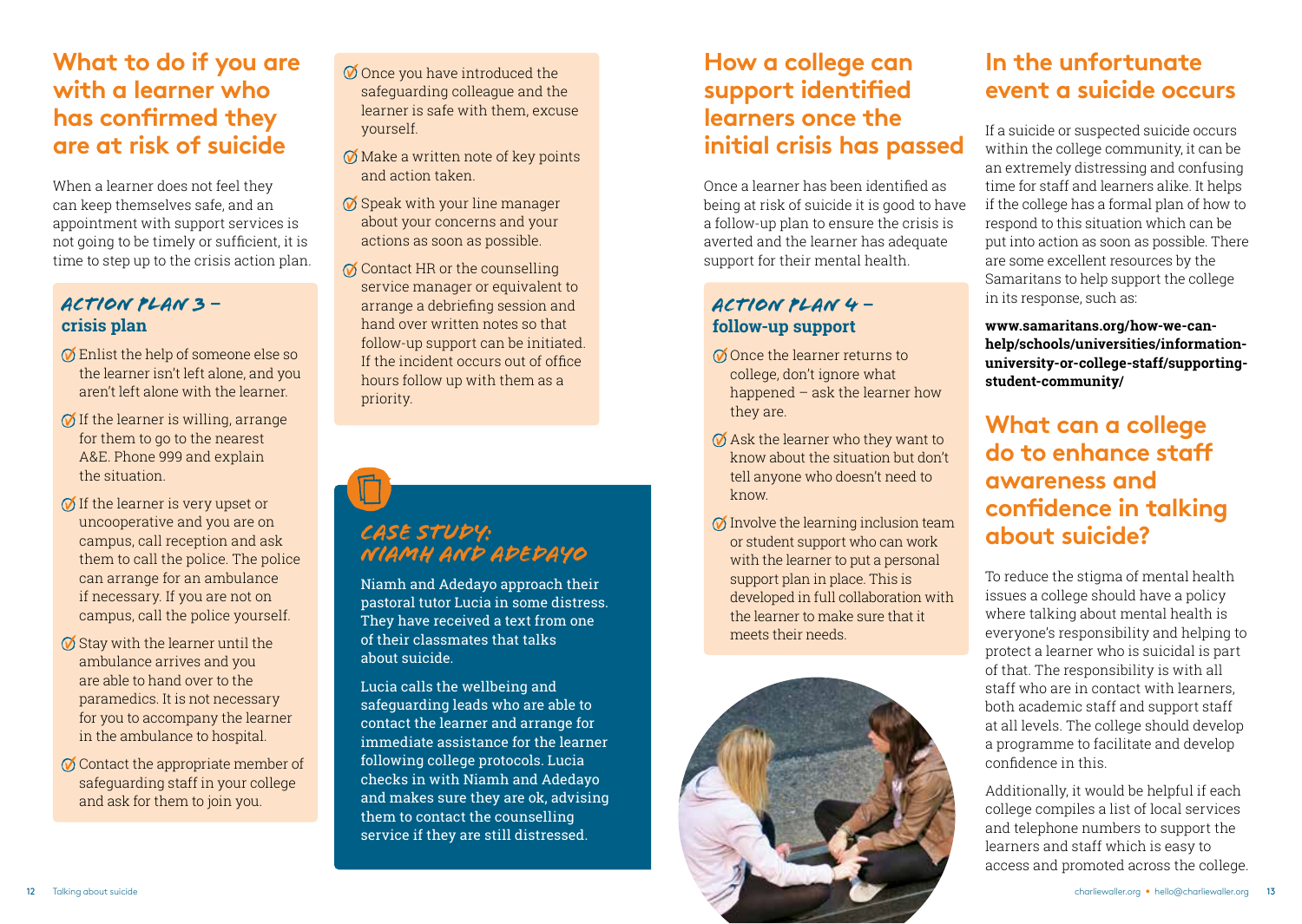# **How to ensure effective collaboration across the institution**

- Promote a culture of openness and care.
- Staff training to grow and develop confidence in these conversations.
- Peer training and support so learners can support each other.
- Raising the profile of suicide awareness and prevention across the college.
- Effective, accessible system in place to record incidents of risk.
- Support for staff who are affected by this work – self-care/debrief.

# **Finally**

Although this information is aimed at supporting learners, the skills and benefits are applicable to staff, and families of staff.



# *Case Study: pauline*

#### Pauline is one of the site

maintenance staff. She finds a learner in one of the college toilets who is sobbing and talking about killing themself. The learner is extremely distressed and there is a packet of pills in their hand. Pauline does not know if the learner has taken any of the tablets.

Pauline is able to stay with the learner and call for support from the safeguarding team, who arrange for an ambulance to come immediately. Pauline is very distressed after this incident and her manager arranges for a debrief as soon as possible and makes sure that she is ok, offering extra support if needed.

It is vitally important to promote openness in talking about suicide, and knowing what to do for learners, friends, family and colleagues. It can be the difference between a life or death.

Research has shown that people from different ethnic and religious backgrounds may find it hard to access support for suicidal feelings. It is important to be aware of this, and not to avoid these conversations where there are concerns, but to inform how concerns may be addressed with sensitivity while remaining culturally respectful. This could be included as part of cultural diversity and inclusion training.

## **Links to support agencies**

#### **Samaritans – for everyone**

#### **Call:** 116 123

**Email:** jo@samaritans.org

**Information:** If you're having a difficult time or if you're worried about someone else.

#### **Shout – for everyone**

#### **Text:** SHOUT to 85258

**Information:** 24/7 text service, free on all major mobile networks, for anyone in crisis anytime, anywhere. It's a place to go if you're struggling to cope and you need immediate help. Every texter is connected with a real-life human being trained to bring people from a hot moment to a cool calm place through active listening and collaborative problem-solving.

#### **The Mix – for people under 25**

**Call:** 0808 808 4994 **Text:** THEMIX to 85258 **Visit:** www.themix.org.uk **Information:** Support and advice for under 25s, including a helpline, crisis messenger service and webchat.

#### **Papyrus – for people under 35**

**Call:** 0800 068 41 41 – 9am to midnight every day

**Text:** 07860 039967

**Email:** pat@papyrus-uk.org

**Information:** Trained advisers will help you focus on staying safe from suicide. They will provide advice and support that may help you to move forward and stay alive.

#### **Campaign Against Living Miserably (CALM)**

**Call:** 0800 58 58 58 – 5pm to midnight every day

**Visit:** www.thecalmzone.net/help/ webchat

**Information:** Accredited confidential, anonymous and free support, information and signposting to men anywhere in the UK through the webchat service. Chats are taken by trained staff who are there to listen, support, inform and signpost.